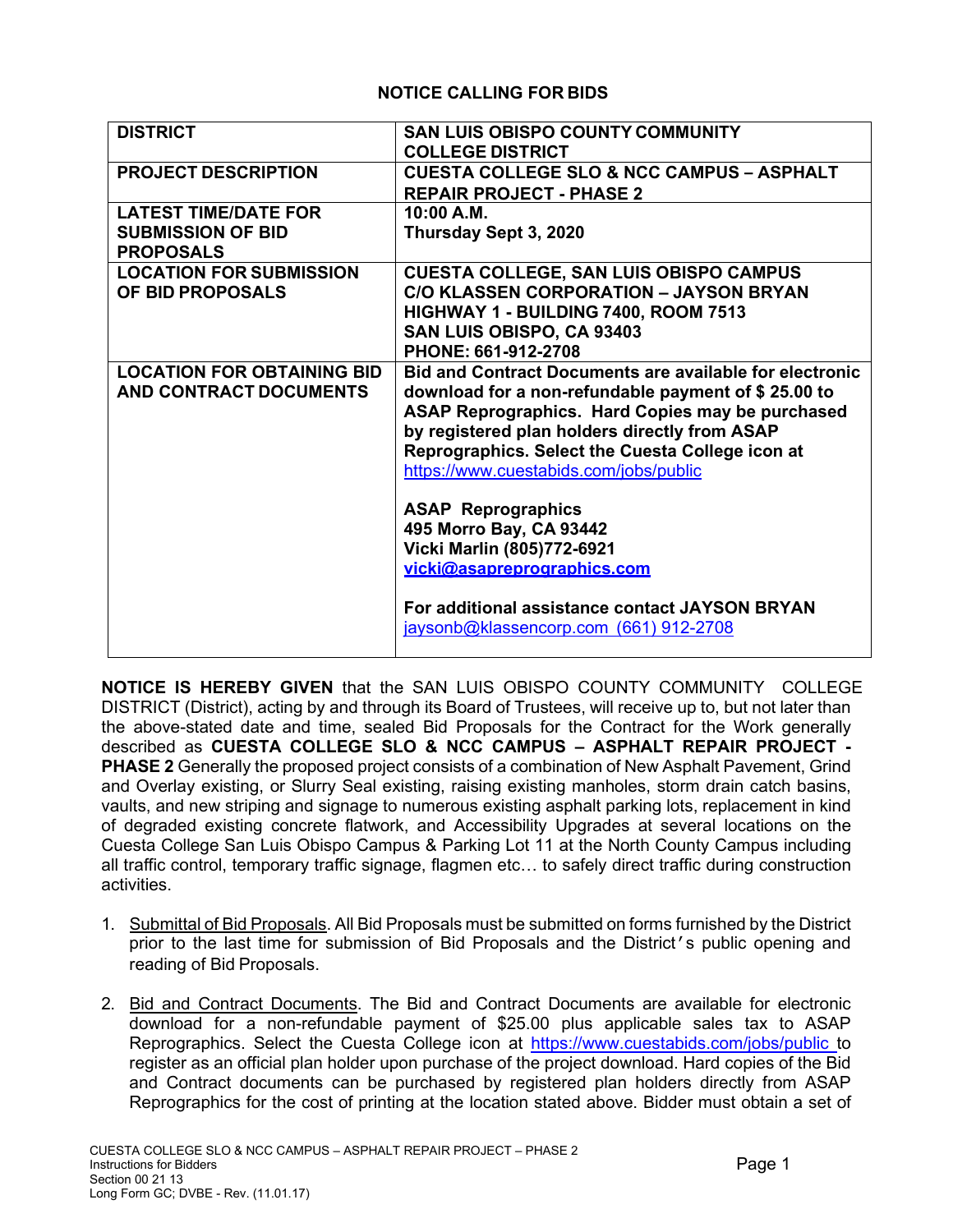Bid and Contract Documents prior to bid opening or their bid will be rejected by the District as non-responsive. While the Bid and Contract Documents may be available through other Planrooms or sites, the District does not guarantee the authenticity or completeness of the Bid and Contract Documents obtained from such other Planrooms or sites.

3. Documents Accompanying Bid Proposal. Each Bid Proposal shall be submitted with the following documents. All information or responses of a Bidder in its Bid Proposal and other documents accompanying the Bid Proposal shall be complete, accurate and true; incomplete, inaccurate or untrue responses or information provided therein by a Bidder shall be grounds for the District to reject such Bidder's Bid Proposal for non-responsiveness.

| <b>Bid Proposal Form</b>                    | Non-Collusion Affidavit                |
|---------------------------------------------|----------------------------------------|
| <b>Bid Security</b>                         | Verification of Workman's Compensation |
| Subcontractors List                         | Drug-Free Workplace Certification      |
| <b>DIR Registration Verification</b>        | Acknowledgement of Addenda             |
| <b>Statement of Bidder's Qualifications</b> |                                        |

In addition to the foregoing, the Bidders submitting the three (3) lowest priced Bid Proposals shall submit DVBE Worksheets within the time established in the DVBE Program Policy.

- 4. Project Planholder List. The District's Project Planholder List will be compiled exclusively by https://www.cuestabids.com/jobs/public based on purchases of the Contract Documents. All Project Planholders will receive e-mails from the District advising of any and all Project Addenda. The Project Addenda may be obtained from https://www.cuestabids.com/jobs/public.
- 5. Prevailing Wage Rates. Pursuant to California Labor Code §1773, the Director of the Department of Industrial Relations of the State of California has determined the generally prevailing rates of wages in the locality in which the Work is to be performed. Copies of these determinations, entitled "PREVAILING WAGE SCALE" are available for review on the internet at http://www.dir.ca.gov/dlsr/statistics\_research.html. The Contractor awarded the Contract for the Work shall post a copy of all applicable prevailing wage rates for the Work at conspicuous locations at the Site of the Work. The Contractor and all Subcontractors performing any portion of the Work shall pay not less than the applicable prevailing wage rate for the classification of labor provide by their respective workers in prosecution and execution of the Work. During the Work and pursuant to Labor Code §1771.4(a)(4), the Department of Industrial Relations shall monitor compliance with prevailing wage rate requirements and enforce the Contractor's prevailing wage rate obligations.
- 6. Contractors' License Classification. Bidders must possess the following classification(s) of California Contractors License at the time that the Bid Proposal is submitted and at time the Contract for the Work is awarded: A – General Engineering Contractor, B - General Building Contractor, or C-12 Earthwork and Paving Contractor's License. The Bid Proposal of a Bidder who does not possess a valid and in good standing Contractors' License in the classification(s) set forth above will be rejected for non-responsiveness. Any Bidder not duly and properly licensed is subject to all penalties imposed by law. No payment shall be made for the Work unless and until the Registrar of Contractors verifies to the District that the Bidder awarded the Contract is properly and duly licensed for the Work.
- 7. Bidder and Subcontractors DIR Registered Contractor Status. Each Bidder must be a DIR Registered Contractor when submitting a Bid Proposal. The Bid Proposal of a Bidder who is not a DIR Registered Contractor when the Bid Proposal is submitted will be rejected for non-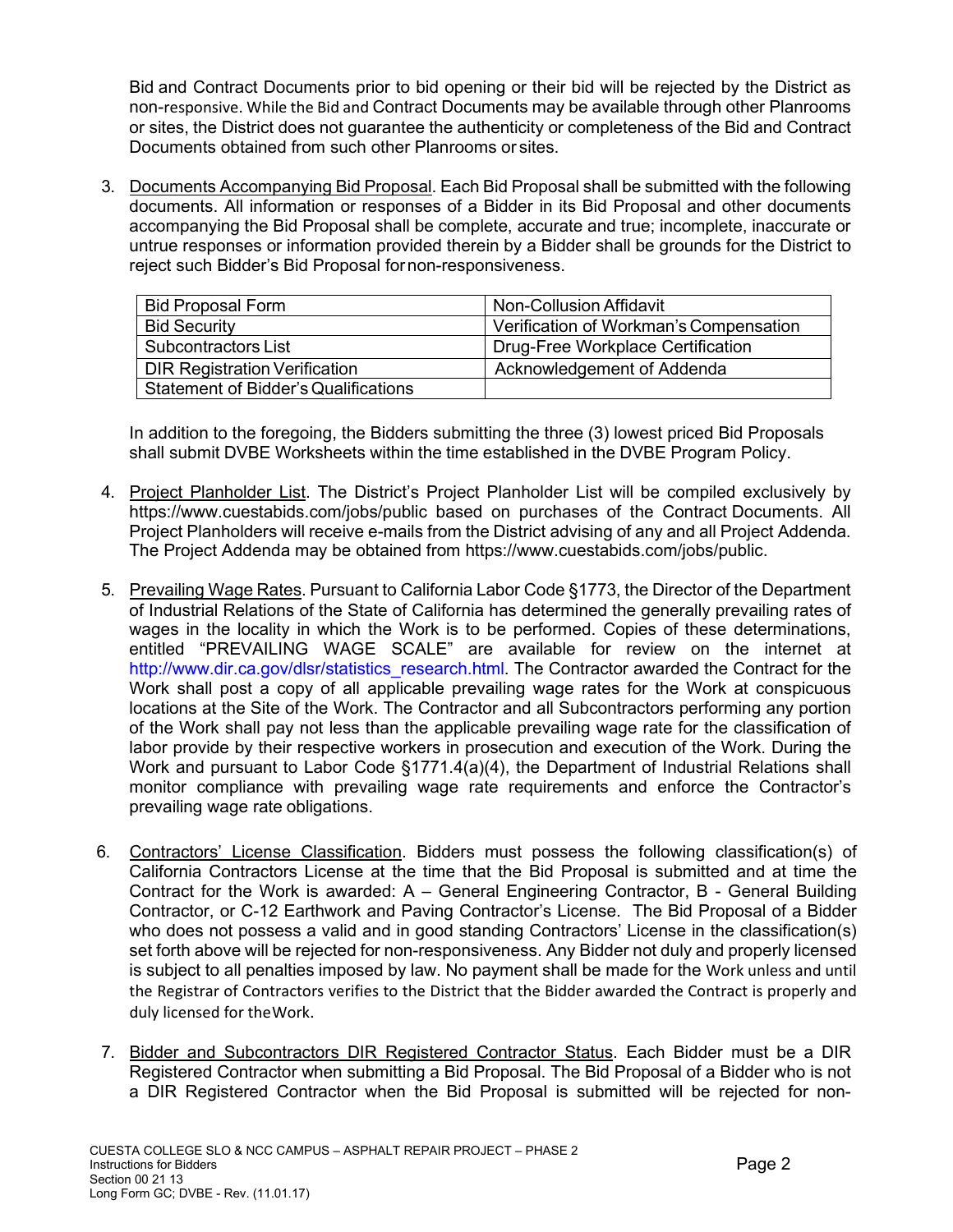responsiveness. All Subcontractors identified in a Bidder's Subcontractors' List must be DIR Registered contractors at the time the Bid Proposal is submitted. The foregoing notwithstanding, a Bid Proposal is not subject to rejection for non-responsiveness for listing Subcontractor on the Subcontractors List who is/are not DIR Registered contractors if such Subcontractor(s) complete DIR Registration pursuant to Labor Code §1771.1(c)(1) or (2). Further, a Bid Proposal is not subject to rejection if the Bidder submitting the Bid Proposal listed any Subcontractor(s) who is/are not DIR Registered contractors and such Subcontractor(s) do not become DIR Registered pursuant to Labor Code  $\S1771.1(c)(1)$  or (2), but the Bidder, if awarded the Contract, must request consent of the District to substitute a DIR Registered Subcontractor for the non-DIR Registered Subcontractor pursuant to Labor Code §1771.1(c)(3), without adjustment of the Contract Price or the Contract Time.

- 8. Contract Time. Substantial Completion of the Work shall be achieved within the time set forth in Contract Documents after the date for commencement of the Work established in the Notice to Proceed issued by the District. Failure to achieve Substantial Completion within the Contract Time will result in the assessment of Liquidated Damages as set forth in the Contract.
- 9. Disabled Veteran Business Enterprises ("DVBE") Participation Goal. Pursuant to Military & Veterans Code §999.2, the District has established a Good Faith Participation Goal for DVBEs of three percent (3%) of the value of the Work. The District's DVBE Participation Goal Policy ("DVBE Policy") is set forth in the Contract Documents. The responsible Bidders submitting the three (3) lowest priced responsive Bid Proposals shall submit to the District, within the time established in the DVBE Policy, DVBE Worksheets establishing achievement of the DVBE Participation Goal or Good Faith Efforts to achieve the DVBE Participation Goal. Failure of any such Bidders to comply with the DVBE Worksheet submission requirements will result in rejection the Bidder's Bid Proposal for non-responsiveness.
- 10. Bid Security. Each Bid Proposal shall be accompanied by Bid Security in an amount equal to TEN PERCENT (10%) of the maximum amount of the Bid Proposal, inclusive of any additive Alternate Bid Item(s). Failure of any Bid Proposal to be accompanied by Bid Security in the form and in the amount required shall render such Bid Proposal to be non-responsive and rejected by the District.
- 11. Payment Bond; Performance Bond. Prior to commencement of the Work, the Bidder awarded the Contract shall deliver to the District a Payment Bond and a Performance Bond issued by a California Admitted Surety in the form and content included in the Contract Documents each of which shall be in a penal sum equal to One Hundred Percent (100%) of the Contract Price.
- 12. Pre-Bid Inquiries. Bidders may submit pre-bid inquiries or clarification requests. Bidders are solely and exclusively responsible for submitting such inquiries or clarification requests not less than Seven (7) working days prior to the scheduled closing date for the receipt of Bid Proposals. The District will not respond to any bidder inquiries or clarification requests, unless such inquiries or clarification requests are submitted timely to: Jaysonb@klassencorp.com
- 13. No Withdrawal of Bid Proposals. Bid Proposals shall not be withdrawn by any Bidder for a period of Ninety (60) **days** after the opening of Bid Proposals. During this time, all Bidders shall guarantee prices quoted in their respective Bid Proposals.
- 14. Job-Walk. Due to the current social distancing protocols of the State of California, County of San Luis Obispo, and the San Luis Obispo County Community College District, NO pre-bid job-walk will be conducted for this project. Contractors are encouraged to visit the site on their own prior to bid to familiarize themselves with the existing conditions.